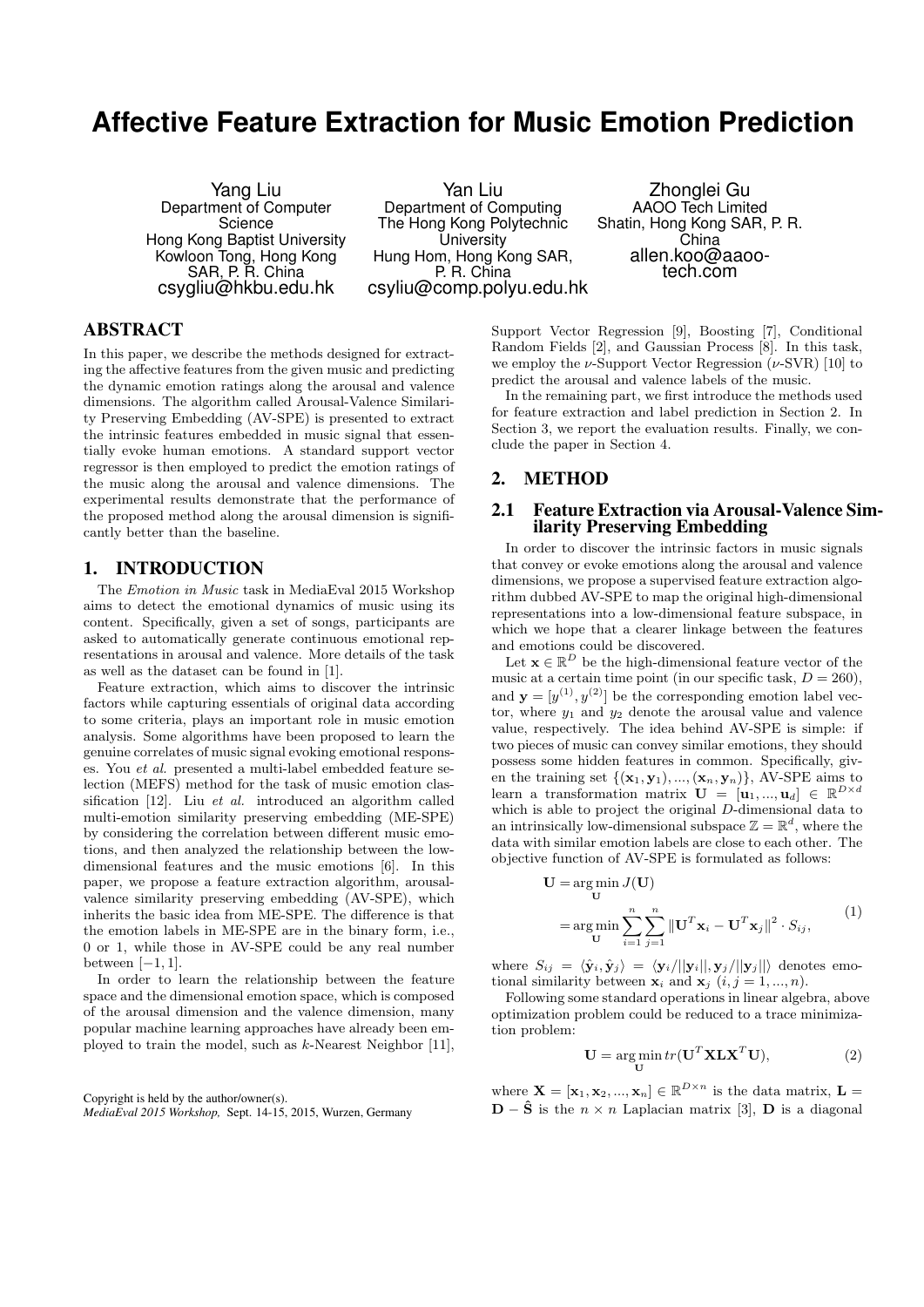| capie 1. Il refugea furible of the Baseline and I reposed meeting |                     |                     |
|-------------------------------------------------------------------|---------------------|---------------------|
|                                                                   | Arousal             | Valence             |
| Random Baseline $(D = 260)$                                       | $0.28 \pm 0.13$     | $0.29 \pm 0.14$     |
| Multilinear Regression $(D = 260)$                                | $0.27 \pm 0.11$     | $0.366 \pm 0.18$    |
| $\nu$ -SVR ( $D = 260$ )                                          | $0.2377 \pm 0.1089$ | $0.3834 \pm 0.1943$ |
| AV-SPE + $\nu$ -SVR $(d = 10)$                                    | $0.2414 \pm 0.1081$ | $0.3689 \pm 0.1863$ |

Table 1: Averaged RMSE of The Baseline and Proposed Methods

Table 2: Averaged Correlation of the Prediction and Ground Truth

|                                    | Arousal             | Valence              |
|------------------------------------|---------------------|----------------------|
| Multilinear Regression $(D = 260)$ | $0.36 \pm 0.26$     | $0.01 \pm 0.38$      |
| $\nu$ -SVR ( $D = 260$ )           | $0.5610 \pm 0.2705$ | $-0.0217 \pm 0.4494$ |
| AV-SPE + $\nu$ -SVR $(d = 10)$     | $0.5806 \pm 0.2290$ | $0.0133 \pm 0.4811$  |

matrix defined as  $D_{ii} = \sum_{j=1}^{n} \hat{S}_{ij}$   $(i = 1, ..., n)$ , and  $tr(\cdot)$ denotes the matrix trace operator. Obviously, L is positive semi-definite and D is positive definite. By transforming (1) to (2), the optimal solution can be easily obtained by employing standard eigendecomposition. Additionally, we introduce the constraint  $\mathbf{U}^T \mathbf{X} \mathbf{D} \mathbf{X}^T \mathbf{U} = \mathbf{I}_d$  to remove the scaling factor in the learning process, where  $I_d$  denotes the ddimensional identity matrix. So for the first transformation vector  $\mathbf{u}_1$ , the problem becomes

$$
\mathbf{u}_1 = \underset{\mathbf{u}_1^T \times \mathbf{D} \mathbf{X}^T \mathbf{u}_1 = 1}{\arg \min} \mathbf{u}_1^T \mathbf{X} \mathbf{L} \mathbf{X}^T \mathbf{u}_1. \tag{3}
$$

Then we obtain the Lagrangian equation of (3)

$$
L(\mathbf{u}_1, \lambda) = \mathbf{u}_1^T \mathbf{X} \mathbf{L} \mathbf{X}^T \mathbf{u}_1 - \lambda (\mathbf{u}_1^T \mathbf{X} \mathbf{D} \mathbf{X}^T \mathbf{u}_1 - 1).
$$
 (4)

Letting  $\partial L(\mathbf{u}_1, \lambda)/\partial \mathbf{u}_1 = 0$ , the optimal  $\mathbf{u}_1$  is the eigenvector corresponding to the smallest non-zero eigenvalue of the generalized eigendecomposition problem

$$
X L X^T u = \lambda X D X^T u.
$$
 (5)

Similarly,  $\mathbf{u}_2, ..., \mathbf{u}_d$  are the eigenvectors corresponding to the 2-nd,  $\dots$ , d-th smallest non-zero eigenvalues of (5), respectively.

#### 2.2 Music Emotion Prediction via Support Vector Regression

After feature extraction, we can obtain the reduced features by  $\mathbf{z}_i = \mathbf{U}^T \mathbf{x}_i$ . We then use the reduced features as the input to predict the emotion labels of the music via the  $\nu$ -Support Vector Regression ( $\nu$ -SVR) [10]. Given the training set  $\{(\mathbf{z}_1, \mathbf{y}_1), ..., (\mathbf{z}_n, \mathbf{y}_n)\}\$ , where  $\mathbf{z}_i$  is the extracted feature vector and  $y_i = [y_i^{(1)}, y_i^{(2)}]$  is the corresponding label vector including arousal and valence values. For predicting the arousal and valence values, i.e.,  $y_i^{(1)}$  and  $y_i^{(2)}$ , we train two regressor separately. The final optimization problem, i.e., the dual problem that  $\nu$ -SVR aims to solve is:

$$
\min_{\alpha,\alpha^*} \frac{1}{2} (\boldsymbol{\alpha} - \boldsymbol{\alpha}^*)^T \mathbf{K} (\boldsymbol{\alpha} - \boldsymbol{\alpha}^*) + (\mathbf{y}^{(m)})^T (\boldsymbol{\alpha} - \boldsymbol{\alpha}^*)
$$
\n*s.t.*  $\mathbf{e}^T (\boldsymbol{\alpha} - \boldsymbol{\alpha}^*) = 0$ ,  $\mathbf{e}^T (\boldsymbol{\alpha} + \boldsymbol{\alpha}^*) \leq C \nu$  (6)\n  
\n $0 \leq \alpha_i, \alpha_i^* \leq C/n, \quad i = 1, ..., n,$ 

where  $\alpha_i, \alpha_i^*$  are the Lagrange multipliers, **K** is an  $n \times n$ positive semidefinite matrix, in which  $K_{ij} = K(\mathbf{z}_i, \mathbf{z}_j) =$  $\phi(\mathbf{z}_i)^T \phi(\mathbf{z}_j)$  is the kernel function,  $m = 1$  or  $2, \mathbf{e} = [1, ..., 1]^T$ 

is the *n*-dimensional vector of all ones, and  $C > 0$  is the regularization parameter. The prediction label of a new coming vector **z** is:

$$
y = \sum_{i=1}^{n} (\alpha_i^* - \alpha_i) K(\mathbf{z}_i, \mathbf{z}) + b.
$$
 (7)

#### 3. EVALUATION RESULTS

In this section, we report the experimental settings and the evaluation results. The features used in our experiments are extracted via the openSMILE toolbox [5]. The original dimension of the feature space, i.e., D, is 260. We set the reduced dimension  $d = 10$  for AV-SPE. The SVR toolbox we have used is the LIBSVM [4]. In the training process, we use the radial basis function (RBF) as the kernel function. The ten-fold cross-validation is employed to select the best parameters  $\gamma$  and C. We finally select  $\gamma = 0.125, C = 2$ , and  $\nu = 0.5$  for our model.

Table 1 and Table 2 list the averaged Root-Mean-Square Error (RMSE) and the averaged correlation, respectively. From the tables, we can observe that the arousal result of  $\nu$ -SVR and that of AV-SPE  $+ \nu$ -SVR are significantly better than the baseline. Moreover, the results on the reduced feature space  $(d = 10)$ , i.e., the results of AV-SPE +  $\nu$ -SVR, are comparable to the results on the original feature space  $(D = 260)$ , which indicates that the extracted features play an important role in representing the music emotions.

#### 4. CONCLUSIONS

In this working notes paper, we have introduced our system for music emotional dynamics prediction. The system is composed of a feature extraction algorithm and a support vector regressor. The evaluation results shown that the features extracted by the proposed AV-SPE are informative, and the system worked well in predicting the arousal values. Our future work will focus on extending the proposed algorithm by considering the dynamic nature of the music data.

# 5. ACKNOWLEDGMENTS

The authors would like to thank the reviewer for the helpful comments. This work was supported in part by the National Natural Science Foundation of China under Grants 61373122.

## 6. REFERENCES